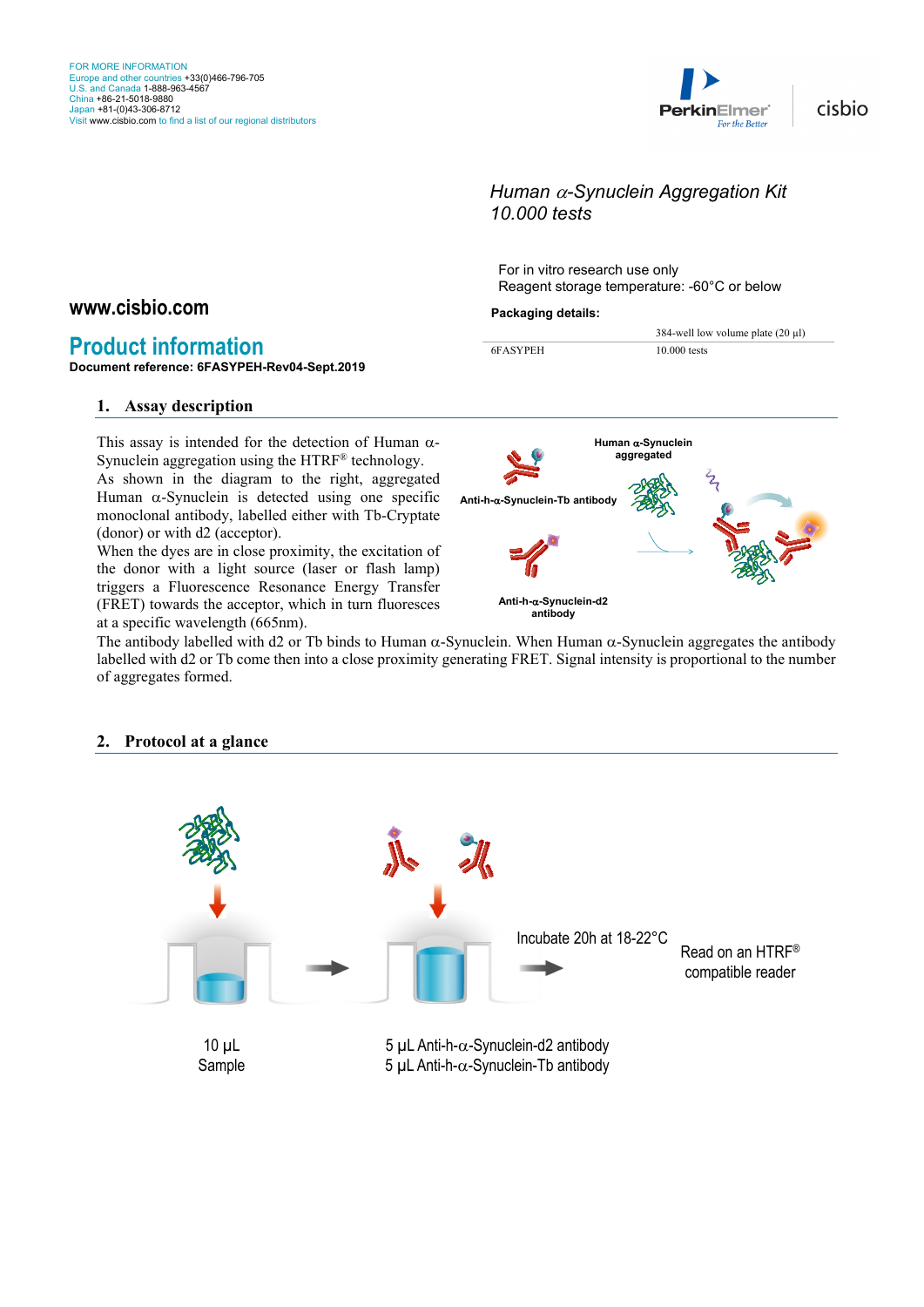# **3. HTRF® reagents**

|                       | Anti-h-α-Synuclein-d2<br><b>Positive Control</b><br>antibody |                | Anti-h-α-Synuclein-Tb-<br>Cryptate antibody | Lysis Buffer<br>(stock solution 4X) | <b>Blocking reagent</b><br>(stock solution 100X) | <b>Detection Buffer #1</b>         |
|-----------------------|--------------------------------------------------------------|----------------|---------------------------------------------|-------------------------------------|--------------------------------------------------|------------------------------------|
|                       |                                                              |                |                                             |                                     |                                                  |                                    |
| <b>Stock solution</b> | $3 \times 50$ µL/vial                                        | 1000 µL/vial   | $1000 \mu L/\text{vial}$                    | 130 mL/vial                         | $3 \times 2$ mL/vial                             | 105 mL/vial                        |
| <b>Storage</b>        | -60°C or below                                               | -20°C or below | -20°C or below                              | $4^{\circ}$ C to -20 $^{\circ}$ C*  | -20°C or below                                   | $4^{\circ}$ C to -20 $^{\circ}$ C* |

\* Lysis and Detection buffer are shipped frozen, but can be stored at 2-8°C in your premises.

## **4. Reagent preparation**

HTRF® reagent concentrations have been set for optimal assay performances. Note that any dilution or improper use of the d2 and Tb-Cryptate antibodies will impair the assay quality.

For an accurate detection of sample, dilution must be carried out with the medium or lysis buffer used for preparing the samples (i.e. diluent, culture medium or any other compatible medium).

Positive control and antibodies may be frozen and thawed once: to avoid freeze/thaw cycles it is recommended to dispense remaining stock solutions of positive control and antibodies into disposable plastic vials for storage at –60°C or below.

- Thaw all reagents at room temperature, allow them to warm up (caution: take thawing time for buffers into account).
- Prepare the working solutions from stock solutions  $(\S$ 3) by following the instructions below.

## **4.1. Preparation of antibody working solutions**

Determine the amount of antibodies needed for the experiment. Each well requires 5 µL of each antibody.



## **4.2. Preparation of sample and tips**

## **4.2.1 Preparation of lysis buffer 1X**

Prepare the required amount of lysis buffer before running the assay. Determine the amount of lysis buffer needed for the experiment.

Prepare a lysis buffer solution. In practice:

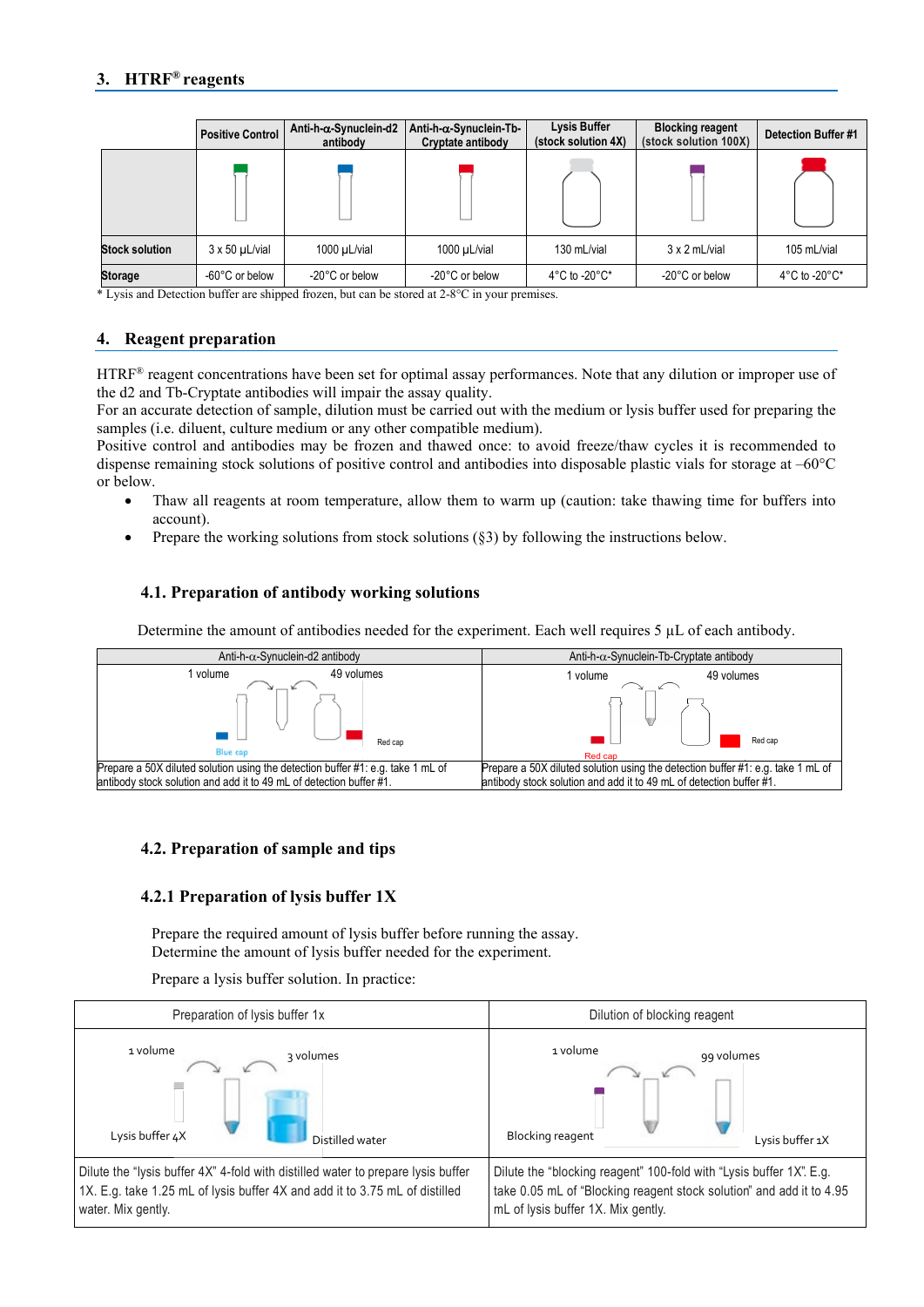Immediately add 50 μL of supplemented lysis buffer (1X) and incubate for at least 30 minutes to 1h at room temperature under shaking.

Use the appropriate supplemented lysis buffer and incubate at room temperature with shaking.

We recommend a time course study to determine the optimal lysis incubation time.

Lysis volume can be decreased down to 25 μL.

#### **4.2.2 Preparation of samples**

Determine how many samples and replicates to be tested. Each well requires 10  $\mu$ L of sample or positive control (ready to use). We recommend to test a minimum of three dilutions for each sample.

|            | Dilution | Preparation                                        |
|------------|----------|----------------------------------------------------|
| Dilution 1 | 1/4      | 25 µL stock solution + 75 µL Lysis buffer 1X       |
| Dilution 2 | 1/40     | 20 µL dilution 1 + 180 µL Lysis buffer 1X          |
| Dilution 3 | 1/100    | 40 $\mu$ L dilution 2 + 60 $\mu$ L Lysis buffer 1X |

#### **4.2.3 Tech tips for dilution samples preparation**

#### **Case study**

Depending on the sample concentration, an optimal dilution needs to be done to be in the linear range of the detection and to avoid the hook effect (Too high aggregate concentrations capture all antibodies leading to a plateau and a decrease of signal).

For example, several dilutions have been tested on aggregated  $\alpha$ -Synuclein.

A signal to noise was calculated (sample ratio/negative control ratio).

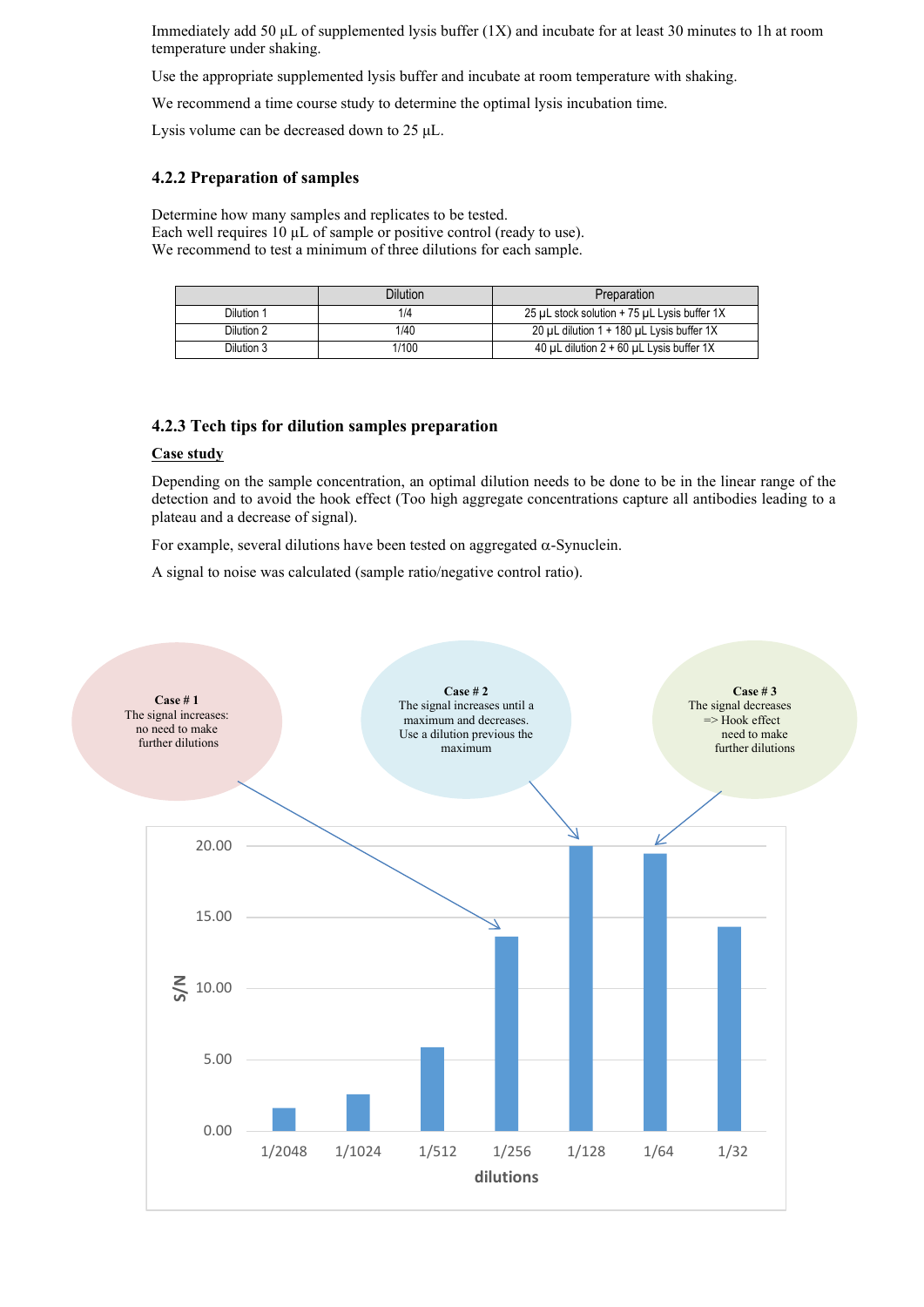Dispense the reagents in the following order:

$$
\left.\begin{array}{c}\n10 \, \mu L \\
\hline\n\end{array}\right\} \sum_{\text{Anti-h-}\alpha\text{-Symuclein-d2 antibody}} \left.\begin{array}{c}\n5 \, \mu L \\
\hline\n\end{array}\right\} \sum_{\text{Anti-h-}\alpha\text{-Symuclein-Tb-Cryptate antibody}\n\end{array}
$$

*Please Note: It is possible to pre-mix the two antibodies just before dispensing and add 10 µL of this mix.*

*→* Cover the plate with a plate sealer.

*→* Incubate 20h at 18-22°C.

*→* Remove the plate sealer and,

→ Read the fluorescence emission at two different wavelengths (665nm and 620nm) on an HTRF<sup>®</sup> compatible reader.

*For more information about HTRF® compatible readers, please visit our website at:* [www.cisbio.com/compatible-readers](http://www.cisbio.com/compatible-readers)

|                                                  | Negative control         | Cryptate control                  | Buffer control          | Sample or Positive<br>control |
|--------------------------------------------------|--------------------------|-----------------------------------|-------------------------|-------------------------------|
|                                                  | Used to calculate        | Used to check the Cryptate signal | Used to check           |                               |
|                                                  | the delta $F%$           | at 620 nm                         | background fluorescence |                               |
| Sample or Positive control                       | $\overline{\phantom{a}}$ |                                   |                         | $10 \mu L$                    |
| Lysis Buffer 1X                                  | $10 \mu L$               | 10 <sub>µ</sub>                   | 10 <sub>µ</sub>         |                               |
| Anti-h- $\alpha$ -Synuclein-d2 antibody          | 5 <sub>µL</sub>          | -                                 | ۰                       | 5 <sub>µ</sub>                |
| Anti-h- $\alpha$ -Synuclein-Tb-Cryptate antibody | 5 <sub>µ</sub>           | 5 <sub>µ</sub>                    |                         | 5 <sub>µ</sub>                |
| Detection Buffer #1                              | $\overline{\phantom{a}}$ | 5 <sub>µ</sub>                    | 10 <sub>µ</sub>         | $\overline{\phantom{0}}$      |